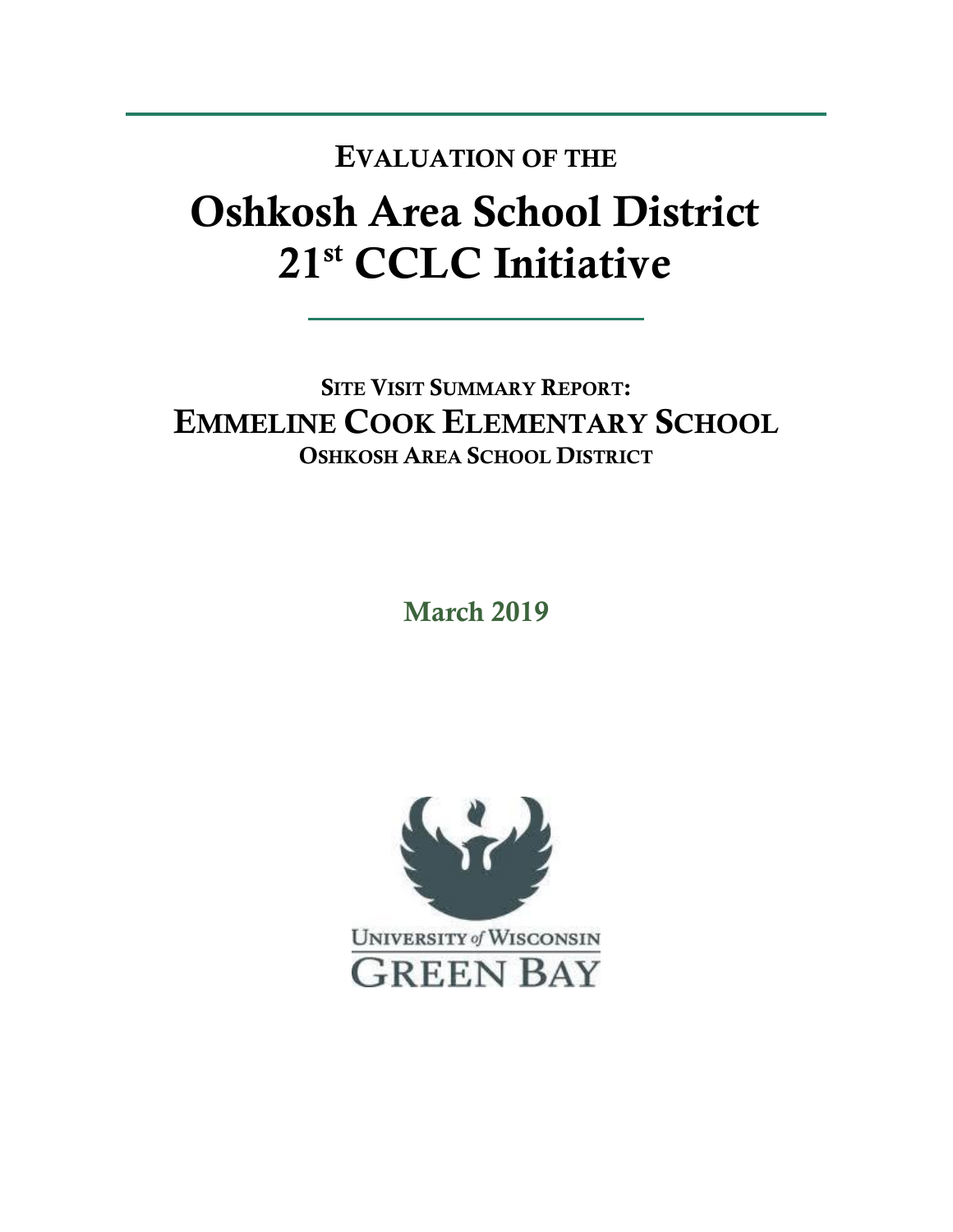|                                                                                                                                                                                                                                                                                                                                                                                                                                                                                                                                                                                                                                                                                                                                                           | $\mathbf{1}$                                    | $\overline{2}$                         | 3                   | 4                        | <b>NR</b>                                                        |  |  |  |
|-----------------------------------------------------------------------------------------------------------------------------------------------------------------------------------------------------------------------------------------------------------------------------------------------------------------------------------------------------------------------------------------------------------------------------------------------------------------------------------------------------------------------------------------------------------------------------------------------------------------------------------------------------------------------------------------------------------------------------------------------------------|-------------------------------------------------|----------------------------------------|---------------------|--------------------------|------------------------------------------------------------------|--|--|--|
| <b>Elements of Strong Programs</b>                                                                                                                                                                                                                                                                                                                                                                                                                                                                                                                                                                                                                                                                                                                        | <b>Must</b><br><b>Address</b><br>and<br>Improve | Some<br><b>Progress</b><br><b>Made</b> | <b>Satisfactory</b> | <b>Excellent</b>         | <b>Cannot rate</b><br>based on<br><b>information</b><br>gathered |  |  |  |
| Focus Area 1: Program activities are geared toward rigorous academic and socio-emotional<br>enrichment                                                                                                                                                                                                                                                                                                                                                                                                                                                                                                                                                                                                                                                    |                                                 |                                        |                     |                          |                                                                  |  |  |  |
| 1. SUPPLEMENTAL ACADEMIC ENRICHMENT:<br>Academic activities other than homework are offered to<br>students that promote engagement and stimulate<br>thinking.                                                                                                                                                                                                                                                                                                                                                                                                                                                                                                                                                                                             |                                                 |                                        | 3                   | $\overline{\mathcal{A}}$ | <b>NR</b>                                                        |  |  |  |
| Program staff reported that the program consisted of academic time involving homework, work packets, and reading, in<br>addition to enrichment experiences that were academic in nature. In addition, it was reported that read aloud activities<br>occurred every day. Although these experiences were observed in a few classrooms, on the day of the site visit the<br>academic portion of the program was cut significantly short. It was reported that academic enrichment would begin at 3:30,<br>yet most classrooms did not begin these activities until 3:50 pm. In addition, in one classroom, the agenda of the day did not<br>acknowledge this time at all (but instead included snack/recess, family meeting, Gym, Charades, and Dismissal). |                                                 |                                        |                     |                          |                                                                  |  |  |  |
| 2. OPPORTUNITIES FOR INDIVIDUAL SUPPORT:<br>Individual or small group tutoring or one-on-one time is<br>available for students who need additional academic or<br>emotional support.                                                                                                                                                                                                                                                                                                                                                                                                                                                                                                                                                                      | $\overline{1}$                                  | $\overline{2}$                         | 3                   |                          | <b>NR</b>                                                        |  |  |  |
| Program staff collaborated with the school staff and the principal to determine the most ideal student placements. Program<br>staff restructured the program to have multiple grade classrooms, ensuring that ample staff were available in each space. In<br>addition, a 'fifth' classroom space was created for those students who needed to take breaks from regular programming.<br>This 'fifth' alternative classroom required students to complete ten minutes of three calming activities before returning to the<br>regular program.                                                                                                                                                                                                              |                                                 |                                        |                     |                          |                                                                  |  |  |  |
| <b>3. PROGRAM ACTIVITIES PROMOTE THE</b><br>DEVELOPMENT OF SOCIO-EMOTIONAL SKILLS:<br>Activities incorporate life-skills such as character<br>education, drug and alcohol prevention, anger<br>management skills, leadership skills (etc.).                                                                                                                                                                                                                                                                                                                                                                                                                                                                                                               | $\overline{1}$                                  | 2                                      | 3                   | $\overline{4}$           | <b>NR</b>                                                        |  |  |  |
| The program consisted of some experiences that involved socio-emotional learning including counseling from UW-Oshkosh<br>graduate counseling students. However, regular experiences to practice socio-emotional skills were lacking.                                                                                                                                                                                                                                                                                                                                                                                                                                                                                                                      |                                                 |                                        |                     |                          |                                                                  |  |  |  |
| Focus Area 2: Program activities are linked to the regular school day                                                                                                                                                                                                                                                                                                                                                                                                                                                                                                                                                                                                                                                                                     |                                                 |                                        |                     |                          |                                                                  |  |  |  |
| 4. LINKS TO THE SCHOOL DAY: Program staff<br>incorporate school curriculum into after school<br>programming and align activities with school standards.<br>Program utilizes school space and shares resources.                                                                                                                                                                                                                                                                                                                                                                                                                                                                                                                                            |                                                 |                                        |                     |                          | <b>NR</b>                                                        |  |  |  |
| The principal at the school was instrumental in ensuring there were linkages between the regular school day and the<br>afterschool environment. This principal was available for regular consultations and provided the program with appropriate<br>classroom space. In addition, afterschool staff were provided training by the district on the use of Positive Behavior<br>Interventions and Supports (PBIS). A PBIS specialist from the district coached afterschool staff and provided suggestions<br>on classroom management.                                                                                                                                                                                                                       |                                                 |                                        |                     |                          |                                                                  |  |  |  |
| <b>5. SCHOOL PERSONNEL ACTIVELY INVOLVED</b><br>WITH THE PROGRAM: School-day teachers or other<br>school personnel participate directly or indirectly in the<br>administration of the program to support academic<br>enrichment.                                                                                                                                                                                                                                                                                                                                                                                                                                                                                                                          |                                                 | $\overline{2}$                         |                     |                          | <b>NR</b>                                                        |  |  |  |
| Two teachers in the school worked regularly with the program providing tutoring services to particular students. In addition,<br>the ELL teacher in the school helped the afterschool program communicate with parents of participants. Other teachers in<br>the school were somewhat less supportive, but the site coordinator reported this to be getting better. Teachers did help<br>provide recommendations regarding students who would benefit most from the afterschool program and provided vital<br>information to program staff regarding student issues during the regular school day.                                                                                                                                                        |                                                 |                                        |                     |                          |                                                                  |  |  |  |